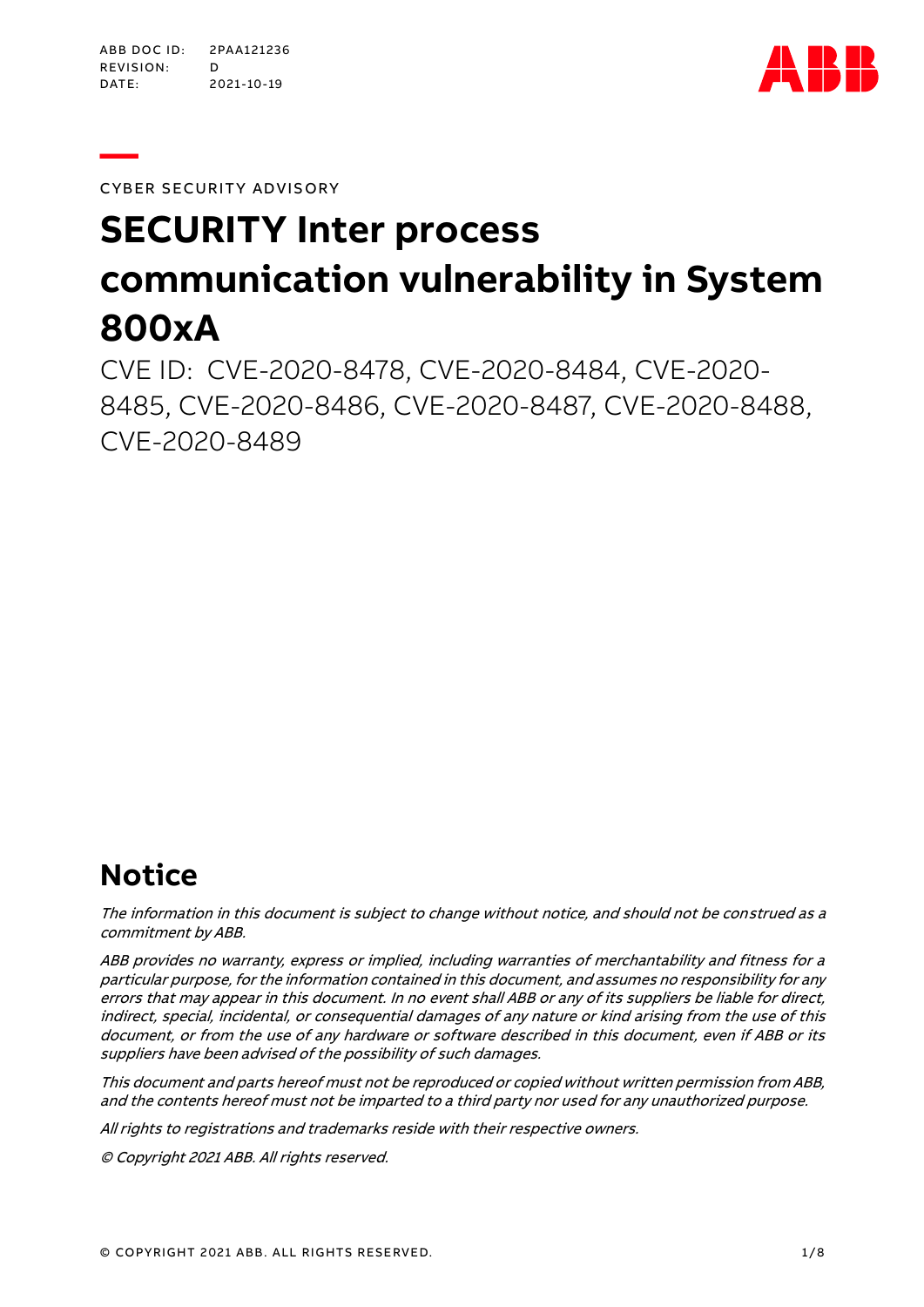# **Affected Products**

| OPC Server for AC 800M        | versions prior to 6.1.1                 |
|-------------------------------|-----------------------------------------|
| MMS Server for AC 800M        | versions prior to 6.1.1                 |
| Base Software for SoftControl | versions prior to 6.1.1                 |
| 800xA for DCI                 | versions prior to 6.1.1                 |
| 800xA for MOD 300             | versions prior to 6.1.1                 |
| 800xA RNRP                    | versions prior to 6.1.1                 |
| ABB System 800xA Base         | all versions                            |
| 800xA Batch Management        | versions prior to 6.0.3.3 RU3 and 6.1.1 |
| 800xA Information Management  | versions prior to 6.1.1 RU1             |

### **Vulnerability IDs and Product Issue Numbers**

| <b>CVE ID</b> | <b>Product Issue Numbers *</b> | Product                       |  |
|---------------|--------------------------------|-------------------------------|--|
| CVE-2020-8478 | 800xACON-OL-5020-00164         | OPC Server for AC 800M,       |  |
|               |                                | MMS Server for AC 800M,       |  |
|               |                                | Base Software for SoftControl |  |
| CVE-2020-8484 | 800xADCI-OL-6100-007           | 800xA for DCI                 |  |
| CVE-2020-8485 | 800xAMOD-OL-6100-007           | 800xA for MOD 300             |  |
| CVE-2020-8486 | 800xARNR-OL-3110-00001         | 800xA RNRP                    |  |
| CVE-2020-8487 | 800xASYS-OL-5120-00213         | ABB System 800xA Base         |  |
| CVE-2020-8488 | 800xAPMB-OL-6030-035           | 800xA Batch Management        |  |
| CVE-2020-8489 | 800xAINM-OL-6030-002           | 800xA Information Management  |  |

**\*** Product Issue Number - is an ABB internal unique identifier to identify an issue. The Product Issue Number is for example used to identify the correction of a problem in a Release Note.

# **Summary**

ABB is aware of public reports of a vulnerability in the product versions listed above. There is a potential risk of local denial-of-service or tampering attack on the System 800xA nodes.

An attacker who successfully exploited this vulnerability could make the system node inaccessible or tamper with runtime data in the system.

# **Vulnerability Severity**

The severity assessment has been performed by using the [FIRST Common Vulnerability Scoring System](https://www.first.org/cvss/v3.0/specification-document) [\(CVSS\) v3.](https://www.first.org/cvss/v3.0/specification-document) The CVSS Environmental Score, which can affect the vulnerability severity, is not provided in this advisory since it reflects the potential impact of a vulnerability within the end-user organizations'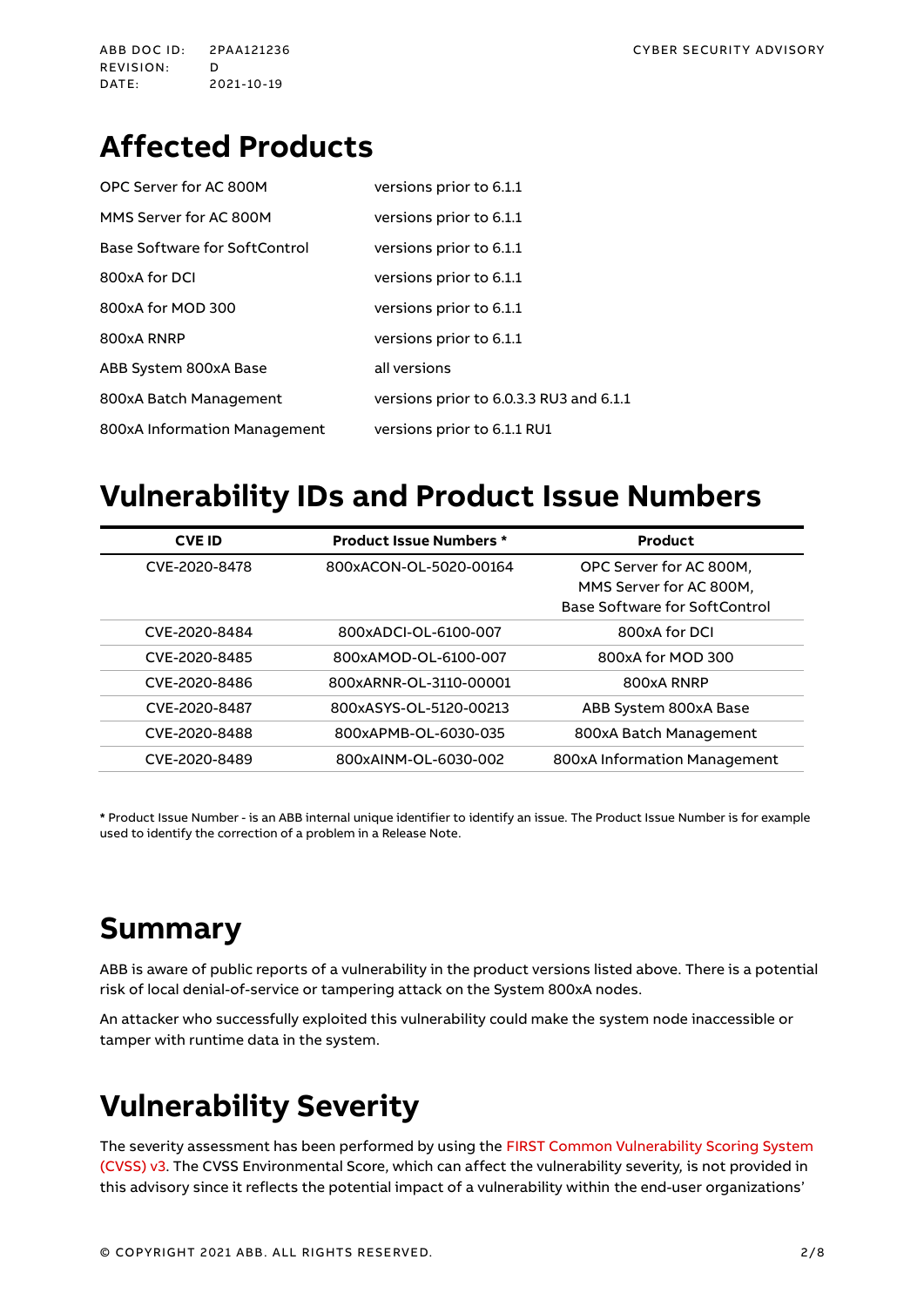computing environment; end-user organizations are therefore recommended to analyze their situation and specify the Environmental Score.

#### **OPC Server for AC 800M, MMS server for AC 800M, Base Software for SoftControl**

| CVSS v3 Base Score:         | 5.3 (Medium)                                                              |
|-----------------------------|---------------------------------------------------------------------------|
| CVSS v3 Temporal Score:     | 4.9 (Medium)                                                              |
| CVSS v3 Vector:             | CVSS:3.0/AV:L/AC:L/PR:L/UI:N/S:U/C:L/I:L/A:L/E:F/RL:O/RC:C                |
| CVSS v3 Link:               | https://www.first.org/cvss/calculator/3.0#CVSS:3.0/AV:L/AC:L/PR:L/UI:N/S: |
| U/C:L/I:L/A:L/E:F/RL:O/RC:C |                                                                           |
| NVD Summary Link:           | https://web.nvd.nist.gov/view/vuln/detail?vulnId=CVE-2020-8478            |

#### **800xA for DCI**

| CVSS v3 Base Score:                | 7.8 (High)                                                                |
|------------------------------------|---------------------------------------------------------------------------|
| CVSS v3 Temporal Score: 7.2 (High) |                                                                           |
| CVSS v3 Vector:                    | CVSS:3.0/AV:L/AC:L/PR:L/UI:N/S:U/C:H/I:H/A:H/E:F/RL:O/RC:C                |
| CVSS v3 Link:                      |                                                                           |
|                                    | https://www.first.org/cvss/calculator/3.0#CVSS:3.0/AV:L/AC:L/PR:L/UI:N/S: |
| U/C:H/I:H/A:H/E: F/RL:O/RC:C       |                                                                           |
| NVD Summary Link:                  | https://web.nvd.nist.gov/view/vuln/detail?vulnId=CVE-2020-8484            |

#### **800xA for MOD 300**

| CVSS v3 Base Score:         | 7.8 (High)                                                                |
|-----------------------------|---------------------------------------------------------------------------|
| CVSS v3 Temporal Score:     | 7.2 (High)                                                                |
| CVSS v3 Vector:             | CVSS:3.0/AV:L/AC:L/PR:L/UI:N/S:U/C:H/I:H/A:H/E:F/RL:O/RC:C                |
| CVSS v3 Link:               | https://www.first.org/cvss/calculator/3.0#CVSS:3.0/AV:L/AC:L/PR:L/UI:N/S: |
| U/C:H/I:H/A:H/E:F/RL:O/RC:C |                                                                           |
| NVD Summary Link:           | https://web.nvd.nist.gov/view/vuln/detail?vulnId=CVE-2020-8485            |

#### **800xA RNRP**

| CVSS v3 Base Score:         | 6.6 (Medium)                                                              |  |  |
|-----------------------------|---------------------------------------------------------------------------|--|--|
| CVSS v3 Temporal Score:     | 6.1 (Medium)                                                              |  |  |
| CVSS v3 Vector:             | CVSS:3.0/AV:L/AC:L/PR:L/UI:N/S:U/C:L/I:L/A:H/E:F/RL:O/RC:C                |  |  |
| CVSS v3 Link:               | https://www.first.org/cvss/calculator/3.0#CVSS:3.0/AV:L/AC:L/PR:L/UI:N/S: |  |  |
| U/C:L/I:L/A:H/E:F/RL:O/RC:C |                                                                           |  |  |
| NVD Summary Link:           | https://web.nvd.nist.gov/view/vuln/detail?vulnId=CVE-2020-8486            |  |  |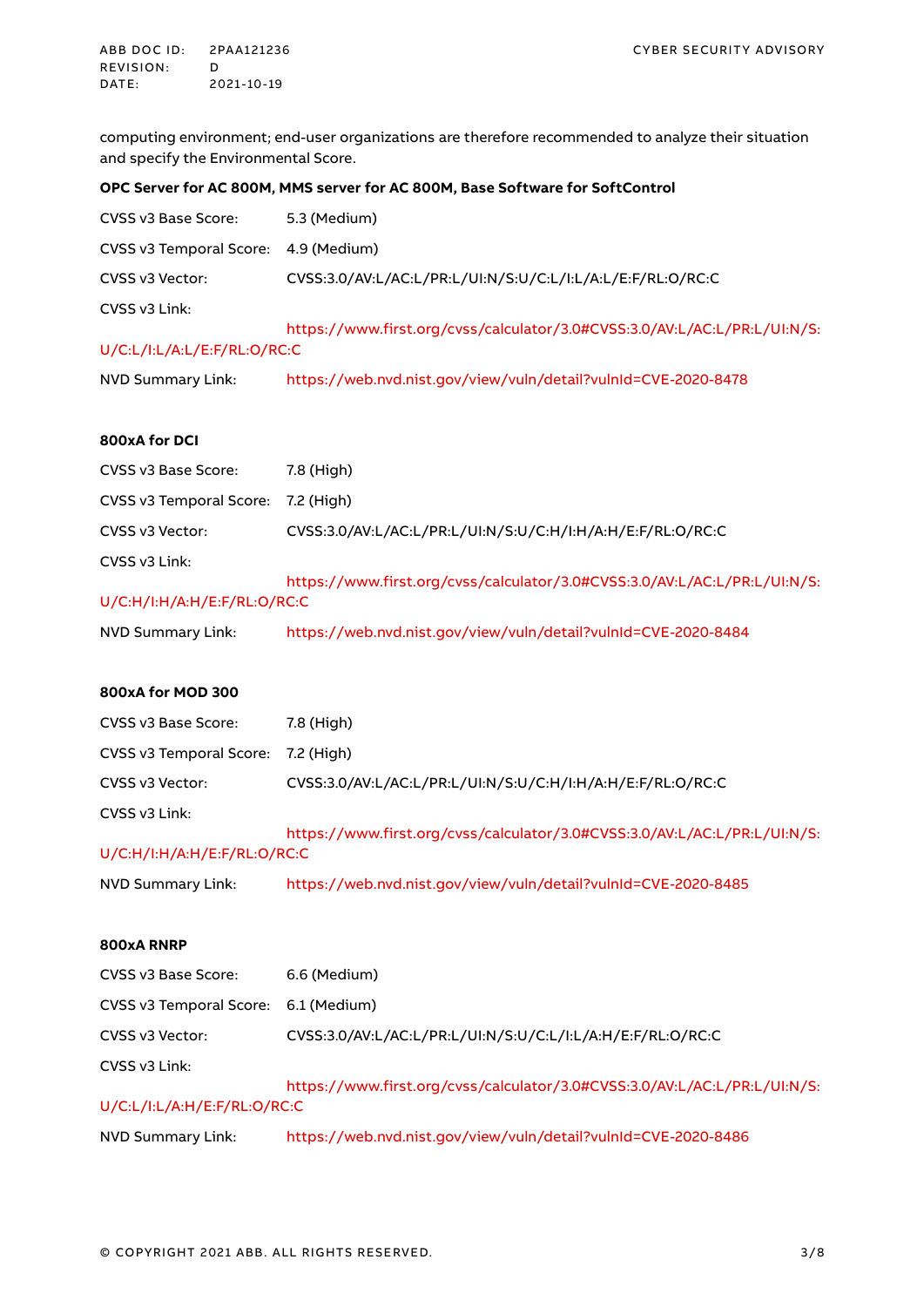ABB DOC ID: 2PAA121236 CYBER SECURITY ADVISORY REVISION: D<br>DATE: 20 DATE: 2021-10-19

#### **ABB System 800xA Base**

| CVSS v3 Base Score:                  | 6.6 (Medium)                                                              |
|--------------------------------------|---------------------------------------------------------------------------|
| CVSS v3 Temporal Score: 6.5 (Medium) |                                                                           |
| CVSS v3 Vector:                      | CVSS:3.0/AV:L/AC:L/PR:L/UI:N/S:U/C:L/I:L/A:H/E:F/RL:U/RC:C                |
| CVSS v3 Link:                        |                                                                           |
|                                      | https://www.first.org/cvss/calculator/3.0#CVSS:3.0/AV:L/AC:L/PR:L/UI:N/S: |
| U/C:L/I:L/A:H/E:F/RL:U/RC:C          |                                                                           |
| NVD Summary Link:                    | https://web.nvd.nist.gov/view/vuln/detail?vulnId=CVE-2020-8487            |

#### **800xA Batch Management**

| CVSS v3 Base Score:          | 7.8 (High)                                                                |  |  |
|------------------------------|---------------------------------------------------------------------------|--|--|
| CVSS v3 Temporal Score:      | 7.2 (High)                                                                |  |  |
| CVSS v3 Vector:              | CVSS:3.0/AV:L/AC:L/PR:L/UI:N/S:U/C:H/I:H/A:H/E:F/RL:O/RC:C                |  |  |
| CVSS v3 Link:                |                                                                           |  |  |
|                              | https://www.first.org/cvss/calculator/3.0#CVSS:3.0/AV:L/AC:L/PR:L/UI:N/S: |  |  |
| U/C:H/I:H/A:H/E: F/RL:O/RC:C |                                                                           |  |  |
| NVD Summary Link:            | https://web.nvd.nist.gov/view/vuln/detail?vulnId=CVE-2020-8488            |  |  |

#### **800xA Information Management**

| CVSS v3 Base Score:                | 7.8 (High)                                                                |
|------------------------------------|---------------------------------------------------------------------------|
| CVSS v3 Temporal Score: 7.2 (High) |                                                                           |
| CVSS v3 Vector:                    | CVSS:3.0/AV:L/AC:L/PR:L/UI:N/S:U/C:H/I:H/A:H/E:F/RL:O/RC:C                |
| CVSS v3 Link:                      |                                                                           |
|                                    | https://www.first.org/cvss/calculator/3.0#CVSS:3.0/AV:L/AC:L/PR:L/UI:N/S: |
| U/C:H/I:H/A:H/E: F/RL:O/RC:C       |                                                                           |

NVD Summary Link: <https://web.nvd.nist.gov/view/vuln/detail?vulnId=CVE-2020-8489>

# **Recommended immediate actions**

ABB recommends changing any user account passwords which are suspected to be known by an unauthorized person. Interactive logon (both local and remote) is recommended to be disabled for the service account.

Please note that the vulnerability can only be exploited by authenticated users, so customers are recommended to ensure that only authorized persons have access to user accounts in System 800xA.

ABB advises affected customers to install the updates to address the vulnerabilities. Customers unable to install the update are advised to review the Mitigations and Workarounds section for additional advice on how to reduce the risk associated with this vulnerability.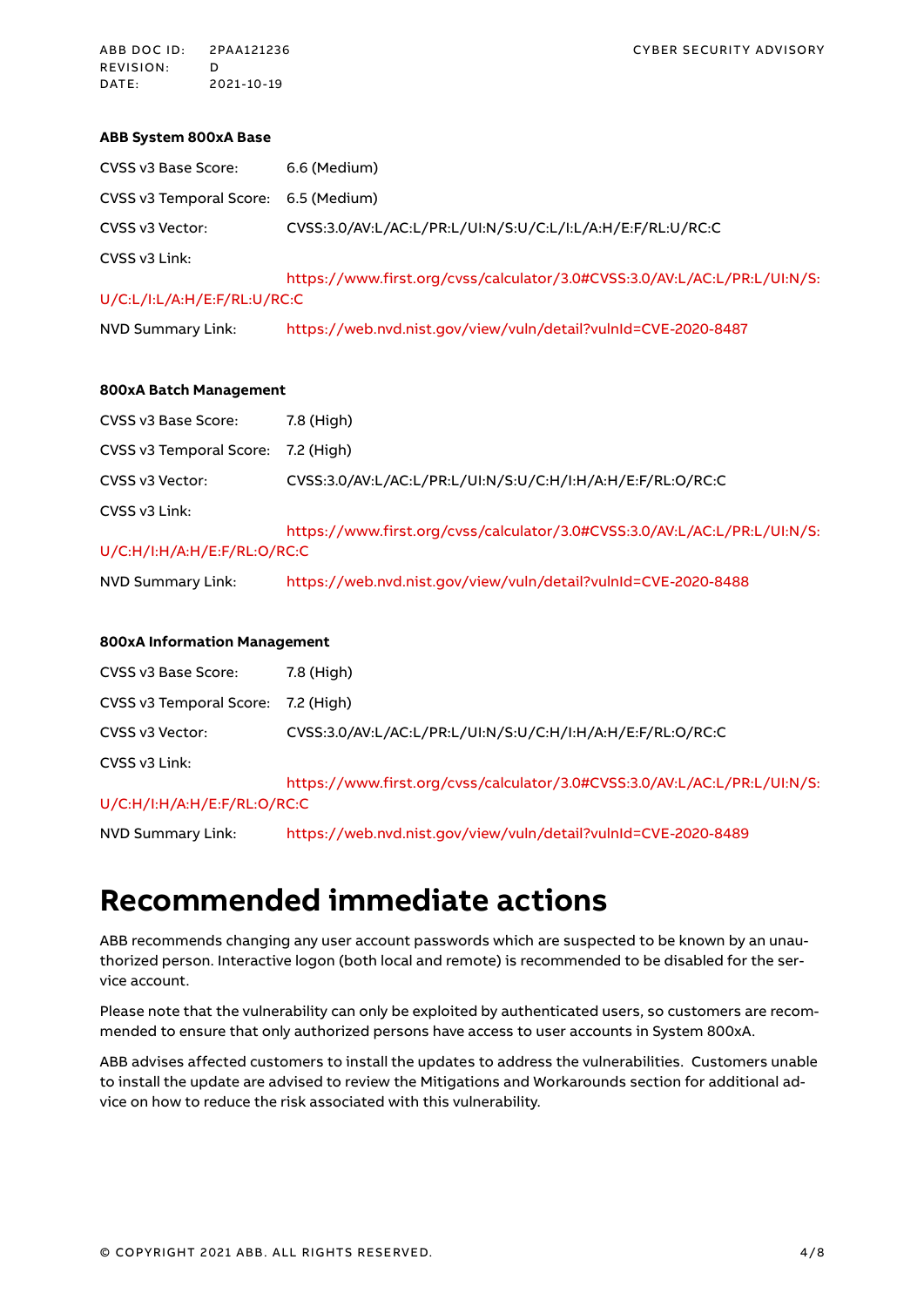#### <span id="page-4-0"></span>The vulnerabilities are corrected as follows:

| <b>CVE ID</b> | <b>Product</b>                  | 800xA 6.0 track               | 800xA 6.1 track                  |
|---------------|---------------------------------|-------------------------------|----------------------------------|
| CVE-2020-8478 | OPC Server for AC 800M.         | To be fixed in future release | Fixed in 6.1.1                   |
|               | MMS Server for AC 800M,         |                               |                                  |
|               | Base Software for SoftControl   |                               |                                  |
| CVE-2020-8484 | 800xA for DCI                   | To be fixed in future release | Fixed in 6.1.1                   |
| CVE-2020-8485 | 800xA for MOD 300               | To be fixed in future release | Fixed in 6.1.1                   |
| CVE-2020-8486 | 800xA RNRP                      | To be fixed in future release | Fixed in 6.1.1                   |
| CVE-2020-8487 | ABB System 800xA Base           | To be fixed in future release | To be fixed in<br>future release |
| CVE-2020-8488 | 800xA Batch Management          | Fixed in 6.0.3.3 RU3          | Fixed in 6.1.1                   |
| CVE-2020-8489 | 800xA Information<br>Management | To be fixed in future release | Fixed in 6.1.1 RU1               |

### **Vulnerability Details**

The above mentioned products consists of several Windows processes running on each system node. Some of these processes in the products are vulnerable when performing inter-process communication to exchange data. An attacker could exploit the vulnerability by injecting garbage data or specially crafted data. Depending on the data injected each process might be affected differently. The process could crash or cause communication issues on the affected node, effectivly causing a denial-of-service attack. The attacker could tamper with the data transmitted, causing the product to store wrong information or act on wrong data or display wrong information.

For an attack to be successful, the attacker must have local access to a node in the system and be able to start a specially crafted application that distrupts the communication.

#### **OPC Server for AC 800M, MMS server for AC 800M, Base Software for SoftControl**

An attacker who successfully exploited the vulnerability would be able to affect the online view of runtime data shown in Control Builder.

#### **800xA for DCI, 800xA for MOD 300**

An attacker who successfully exploited the vulnerability would be able to manipulate the data in such way as allowing reads and writes to the controllers or cause windows processes for 800xA for DCI and 800xA for MOD 300 to crash.

#### **ABB System 800xA Base, 800xA RNRP**

An attacker who successfully exploited the vulnerability would be able to affect node redundancy handling. The attacked node could perceive other nodes to be unavailable, which will disrupt the communication. When running the system in simulation mode, the simulated clock could be affected.

#### **800xA Batch Management**

An attacker who successfully exploited the vulnerability would be able to affect how the UI is updated during batch execution. The compare and printing functionality in batch could also be affected.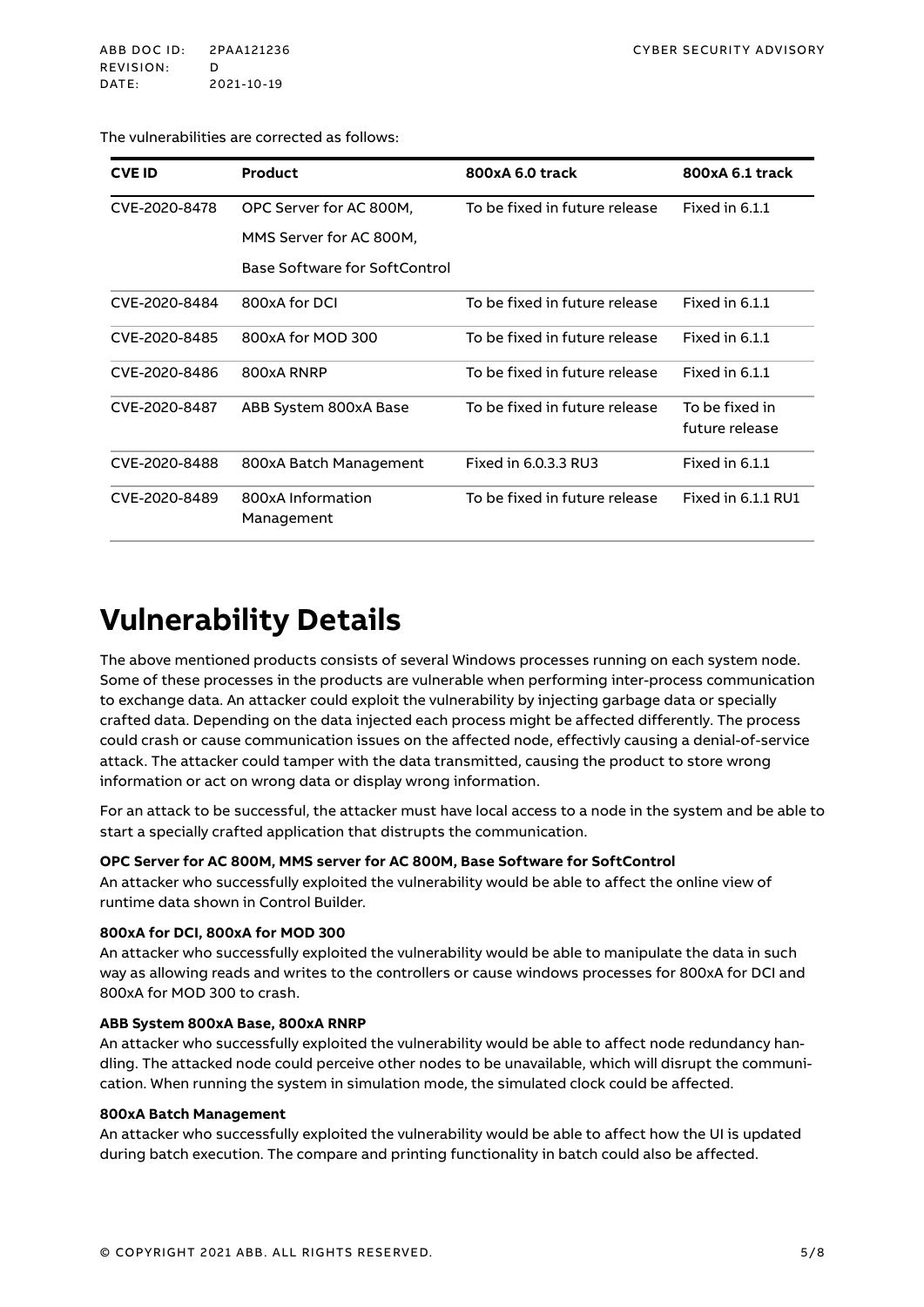ABB DOC ID: 2PAA121236 CYBER SECURITY ADVISORY REVISION: D<br>DATE: 20 DATE: 2021-10-19

#### **800xA Information Management**

An attacker who successfully exploited the vulnerability would be able to affect the runtime values that are to be stored in the archive. Also, can make Information Management history services unavailable to the clients.

# **Mitigating Factors**

As described above, the mitigating factor is that an attacker needs to be able to login to an account in the system and to execute specially crafted software, so the primary mitigation is to ensure that only authorized persons have access to user accounts on the system nodes. This also includes any user accounts accessing the system via remote tools like Remote Desktop. Additionally, introduction of new software in the system should only be performed by authorized administrators.

This attack may also be mitigated by application whitelisting. Please contact ABB for information about how to use application whitelisting on System 800xA.

More information on recommended practices can be found in section [References.](#page-7-0)

### **Workarounds**

There are no workarounds for this vulnerability, only mitigating actions. The products require an update to fully remedy the vulnerability.

# **Frequently Asked Questions**

#### **What is the scope of the vulnerability?**

An attacker who successfully exploited this vulnerability could cause a local denial-of-service on the affected system node or to read and write data to/from MOD 300 controllers or DCI controllers.

#### **What causes the vulnerability?**

The vulnerability is caused by weak access control settings for objects used to exchange information between System 800xA processes on the same machine.

#### **What is the OPC Server for AC 800M?**

The OPC Server exposes an OPC interface against clients for accessing runtime data, alarms and events from the AC 800M controllers. The user selects which AC 800M controllers the OPC Server shall be connected to.

#### **What is MMS Server for AC 800M?**

The MMS Service is used for communication between Control Builder, OPC Server, Soft Controller and Loop Check Controller.

#### **What is the Base Software for SoftControl?**

The Soft Controller is a controller used for testing 1131 applications during engineering.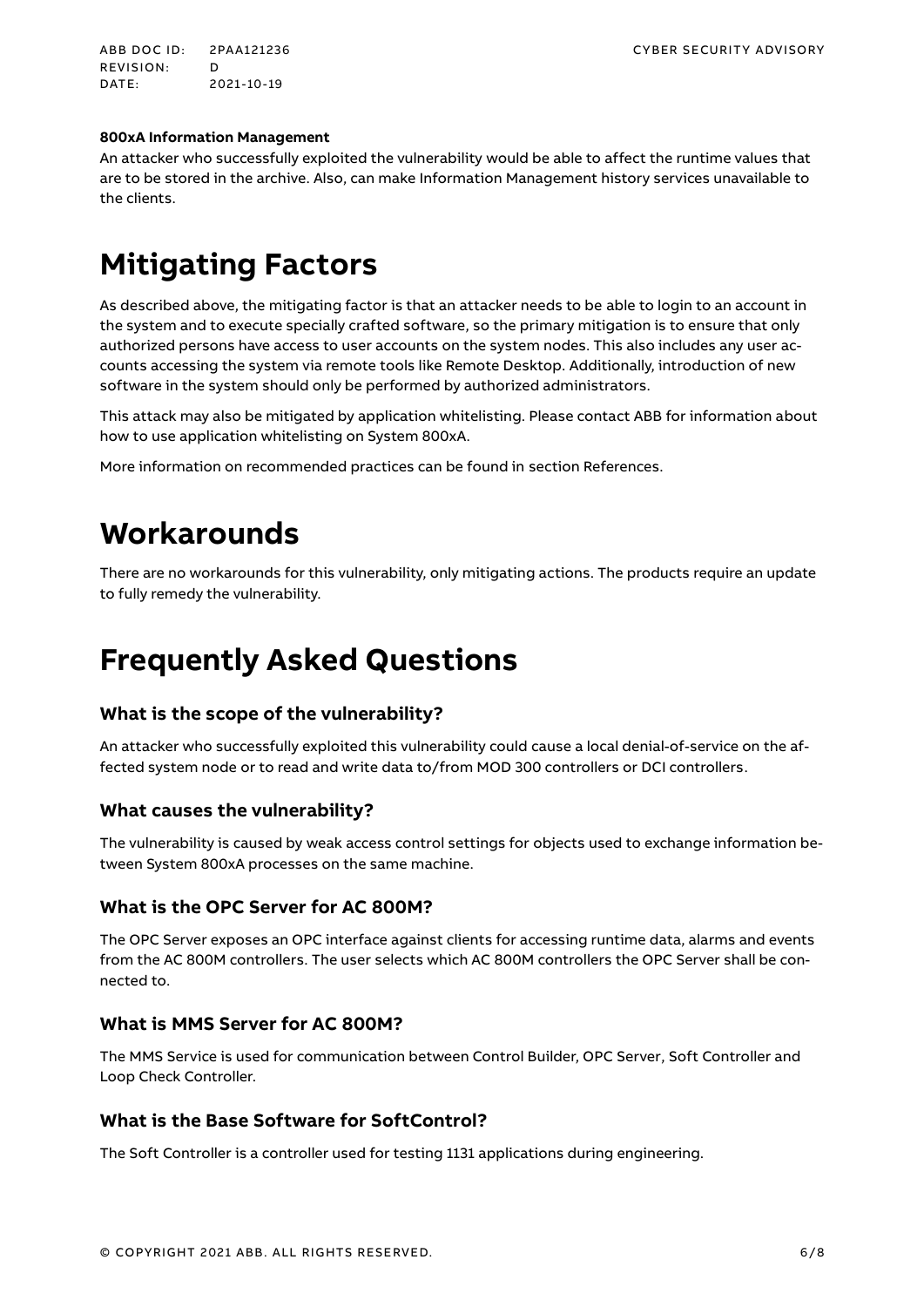### **What is the System 800xA for DCI?**

800xA for DCI provides connectivity between the DCI Harmony Distributed Control Unit (HDCU) controllers and the 800xA System.

### **What is the System 800xA for MOD 300?**

800xA for MOD 300 provides the connectivity to the MOD 300 Controller family along with specific MOD 300 displays working in the 800xA operating environment.

### **What does the affected components in ABB System 800xA Base do?**

The affected components in ABB System 800xA Base provides applications with run-time critical information for clients to be able to connect and communicate with system services. It also provides a simulated time when running the system in simulation mode (which requires admin users membership to enter).

### **What is the 800xA Batch Management?**

800xA Batch Management is an application software package for configuring, scheduling, and managing batch operations.

### **What is the 800xA Information Management?**

800xA Information Management provides intelligent data access functions to both real-time and historical information from all applications in the extended automation system. This allows all levels of personnel to make quick, informed decisions, and take the appropriate actions to improving efficiency and profitability.

### **What might an attacker use the vulnerability to do?**

An attacker who successfully exploited this vulnerability could cause the affected system node to stop or become inaccessible or could manipulate with the data transmitted between processes. For more details, see section [Vulnerability Details.](#page-4-0)

### **Can functional safety be affected by an exploit of any of these vulnerabilities?**

No, exploits of these vulnerabilities cannot affect the integrity of any safety function in System 800xA.

### **How could an attacker exploit the vulnerability?**

An attacker could try to exploit the vulnerability by creating a specially crafted application that disturbs the inter-process communication. When running this application on a system node it could cause one or several System 800xA processes to crash or behave unexpectedly.

### **Could the vulnerability be exploited remotely?**

Yes, an attacker who has network access and access to an account that can login to the system node remotely could exploit this vulnerability. Recommended practices include that process control systems are physically protected, have no direct connections to the Internet, and are separated from other networks by means of a firewall system that has a minimal number of ports exposed. See Mitigating factors.

### **What does the update do?**

The update ensures that the access control is configured correctly for the inter-process communication.